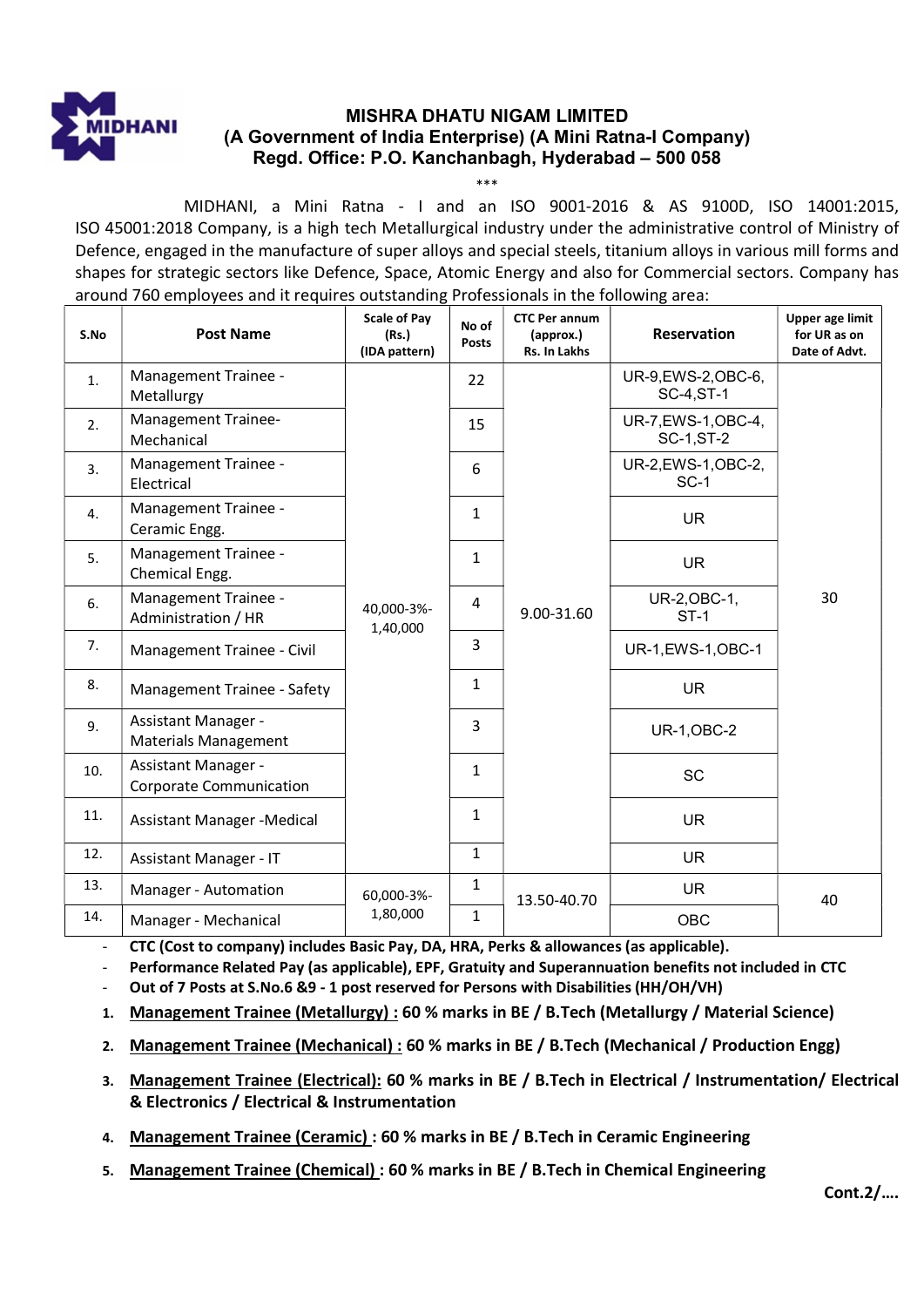- 6. Management Trainee (Admin/HR) : Degree Preferably in Engg/ Physical Science and 2 years post graduate degree in MA(IR&PM)/ MSW(IR&PM)/MBA (HR) or equivalent
- 7. Management Trainee (Civil) : 60 % marks in BE / B.Tech in Civil Engineering
- 8. Management Trainee (Safety): 60% marks in BE/ B.Tech (Industrial Safety) or equivalent
- 9. Assistant Manager (Materials Management) :

Qualification: 60% of marks in BE/B.Tech and MBA Preferably in Materials Management / PG Diploma in Materials Management. Degree in law preferred.

Experience: Should have minimum 2 years of post-qualification experience in relevant area. Candidates with experience of ERP environment in Materials Management will be preferred. Candidates must be prepared to work anywhere in India.

### 10. Assistant Manager (Corporate Communication) :

### Qualification: 55% of marks in Graduation and Diploma in Public Relations / Journalism / Mass Communication

Experience: Should have minimum 6 years of post-qualification experience in organizing news conferences, product launches, creating materials like brochures, banners, newsletters, flyers, etc., events writing and distributing press releases to the media and postings in social media websites, internal and external correspondence. Should have knowledge of the latest trends in social media. Candidate should be proficient in communication - both verbal and written. Knowledge of Hindi / Telugu will be preferred.

#### 11. Assistant Manager (Medical) :

## Qualification: MBBS with registration in any State or Indian National Medical Council

Experience: Should have minimum of 2 years post MBBS registration experience in Ambulance/ Medical ICU/ Cardiac ICU/ Surgical ICUs/ Casualty/Emergency/Trauma Centre/Industrial Hospitals/PSU Hospitals/Govt. PHC/CHC/Area Hospitals. Candidate should have computer literacy skills.

#### 12. Assistant Manager (IT):

## Qualification: 60% of marks in BE/B.Tech - Computer Science / Electronics and Communications

Experience: Should have minimum 2 years of post-qualification experience in server administration / maintenance, network and IT infrastructure administration.

Place of Posting: Rohtak, Haryana.

#### 13. Manager - Automation :

## Qualification: 60% marks in BE/B.Tech in Electrical/ Instrumentation / Electrical & Electronics / Electrical & Instrumentation/ Electronics & Communication Engg.

Experience: Should have minimum 7 years of post-qualification experience in Maintenance / Erection & Commissioning of Automation system for Hot Rolling Mill & other related line equipment for production of flat rolled products in Steel industry. Experience in Handling of LV/MV drives, PLCs in Hot Plate Rolling Mill is preferred.

#### 14. Manager - Mechanical :

## Qualification: 60% marks in BE/B.Tech – Mechanical

Experience: Should have minimum 7 years of post-qualification experience in Maintenance / Erection & Commissioning of Hot Rolling Mill and other related line equipment for production of flat rolled products in steel industry. Experience in Maintenance of high pressure Industrial hydraulics, Piping work & Plant Equipment are essential preferably in Hot Plate Rolling Mill.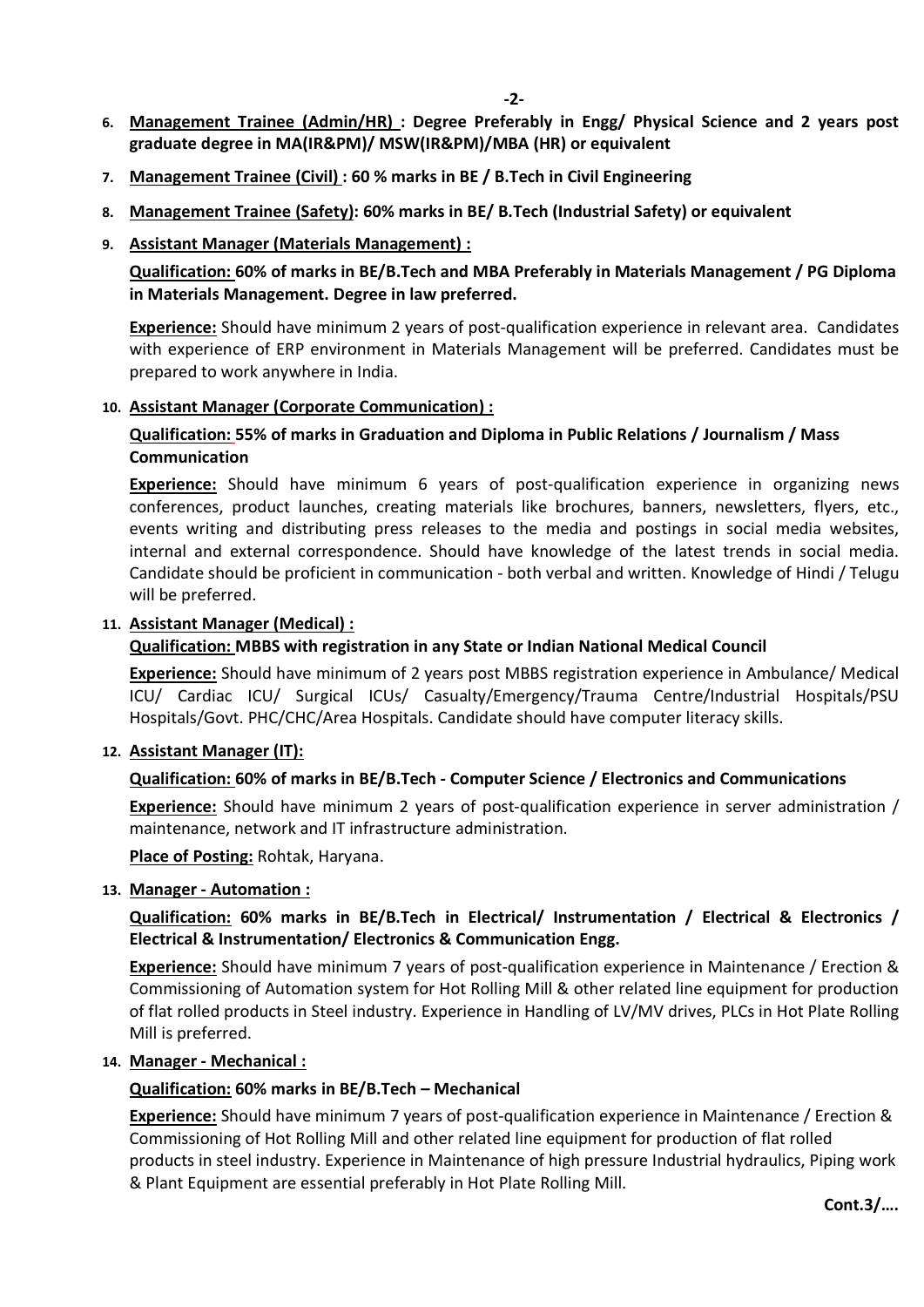#### General Conditions:

- 1. Only Indian nationals may apply.
- 2. Age, qualification & experience stipulated above should be as on 01.01.2022
- 3. The upper age limit indicated above is for unreserved category. Age relaxation is applicable in accordance with the Government of India orders issued from time to time.
- 4. Management reserves the right to restrict / increase the number of posts & alter the eligibility criteria. Management reserves the right to devise its own selection criteria.
- 5. Last date for submission of online applications will be 15.01.2022 and the cutoff date for all requisite parameters is 15.01.2022
- 6. Candidates will be treated as debarred ab-initio at any stage of the recruitment process in case they do not fulfill essential eligibility criteria. Incomplete applications in any respect will be summarily rejected.
- 7. MIDHANI reserves the right to cancel the advertisement and / or the selection process there under without assigning any reasons.
- 8. Decision of MIDHANI Management regarding selection will be final. Further, MIDHANI Management reserves the right to fill up or otherwise any or all the notified posts and also to fill up future vacancies if any from the valid panel of selected candidates as per the rules of the company.
- 9. Appearance of the shortlisted candidates for written test/ interview is provisional and it does not entitle them any claim for the post.
- 10. Outstation candidates called for test / interview will be reimbursed to & fro train fare as applicable.
- 11. Corrigendum if any related to this advertisement shall be given only on our website www.midhaniindia.in
- 12. Candidates from PSUs should have put in at least 2 years experience in immediate lower grade for all the posts. Similarly, candidates from private organizations applying for all the posts should get a minimum annual CTC as on the date of the advertisement equivalent to the annual CTC calculated based on the minimum experience required for PSU applicants in the immediate lower post. The components of CTC include Basic Pay, DA, HRA, Perks & Allowances. Accordingly, candidates from private sector organizations applying for the below posts should possess a minimum CTC per annum as mentioned in the below table as on date of advertisement :

| Applying for the post    | Should possess a minimum CTC per annum in lakhs |
|--------------------------|-------------------------------------------------|
| <b>Assistant Manager</b> | 5.70                                            |
| Manager                  | 9.50                                            |

- 13. Selected candidates for the posts at S.No. 1 to 8 will be taken as Management Trainees for a period of one year and are required to execute a service bond for a period of 5 years effective from the date of absorption into regular post. After satisfactory completion of one year training period, the incumbent will be appointed as Assistant Manager. During the training period, some perks / allowances may not be applicable for Management Trainee.
- 14. Selection process: Selection process for MT's will be written test and interviews. For all the remaining posts will be preferably through interview. However, if the numbers of applicants are more, written test may also be conducted.